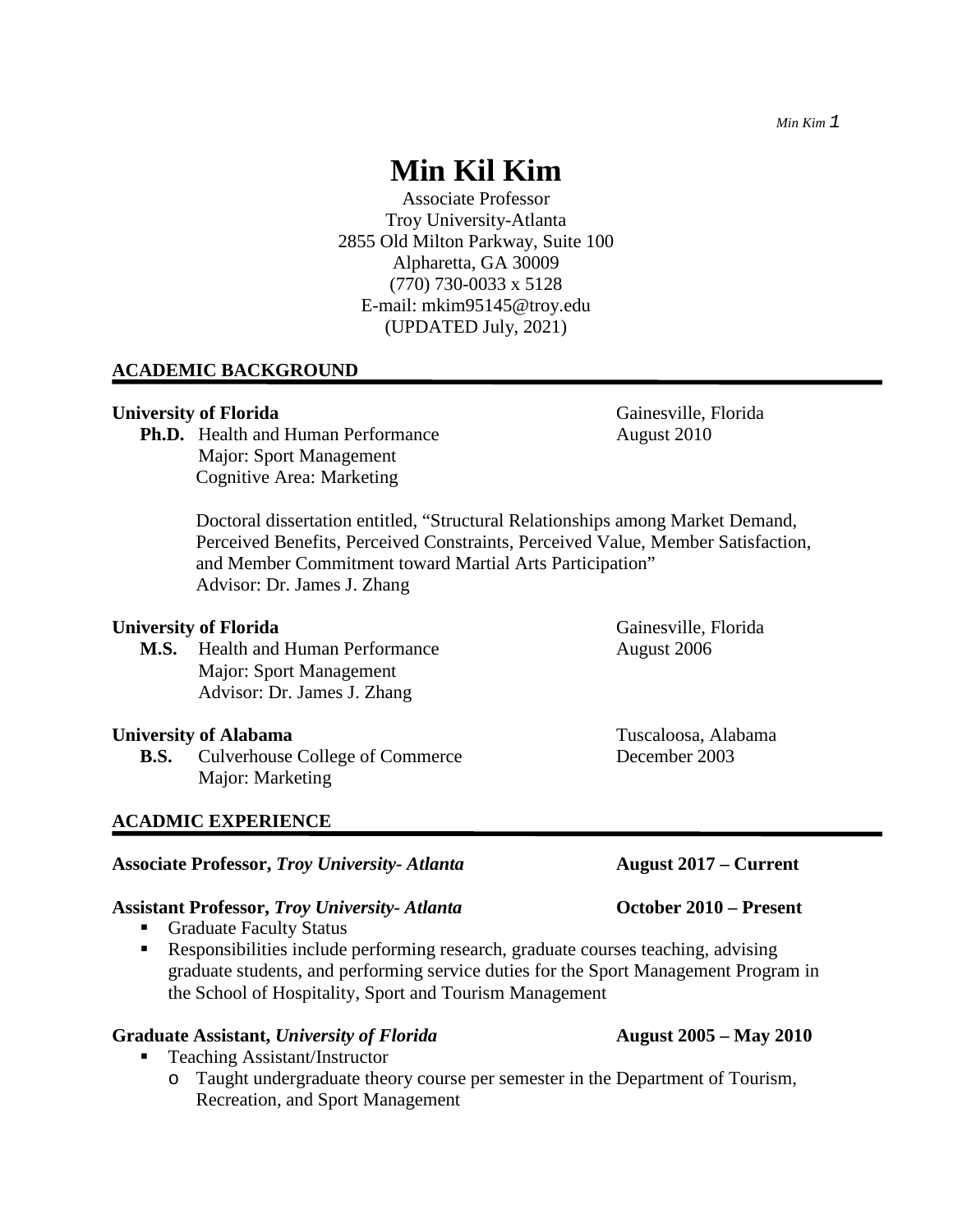- o Taught undergraduate physical education course per semester in the Alan C. Moore Sport and Fitness Program
- Research Assistant
	- o Assisted with research projects and grant writing; Performed literature searches and reviews; Assisted with data collection and analyses; Presented and published results; and Assisted with class preparations.

#### **RESEARCH/SCHOLARSHIP INTEREST**

 Studies of sport consumer behavior in the area of market demand, service quality, and consumer satisfaction in martial arts, logistics of sport event planning, marketing, and operations

## **REFEREED PUBLICATIONS**

- 1. Park, K. Koo, G., & **Kim, M. K** (Accepted, 2021). The effect of the United Nations resolution for Olympic. *Journal of Human Sport & Exercise.*
- 2. Tian, J., Xu, C., Kim, K., Nauright, J., **Kim, M. K**., David Pifer, N., & Zhang, J. J. (2021). Examining the relationship among service quality, perceived value, and sport consumption at the Wuhan tennis open. *Sport in Society*, 1-17.
- 3. Hewitt, J., **Kim, M. K.**, Park, K., & Park, I (2020). The Influence of Brutal Violence and its Impact on Fan Motivation in Mixed Martial Arts. *International Journal of Human Movement Science*, *14*(2), 37-52.
- 4. **Kim, M. K**., & Zhang, J. J. (2019). Structural relationship between market demand and psychological factors in martial arts participants. *International Journal of Sports Marketing and Sponsorship*, *20*(3), 516-537.
- 5. Wang, Y., Zhang, J. J., Pifer, N. D., **Kim, M. K.** (2018). Factors affecting the regional strategies for developing and advancing the Chinese sport industry. *International Journal of Sports Marketing and Sponsorship, 19*(2), 178-193.
- 6. Zhang, Y., **Kim, M. K.**, Wang, J. J., & Pitts, B. D. (2018). Reversing the tide of sport globalization from west to east? Examining consumer demand for table tennis clubs in the U.S. *International Journal of Sports Marketing and Sponsorship, 19*(2), 217-235.
- 7. **Kim, M. K.**, Jeon, H. W., & Kwon, W. (2017). Leveraging the Olympic Game's Brand Equity through Social Interaction and Team Identity, *Journal of Sport and Leisure Studies, 67*, 9-23.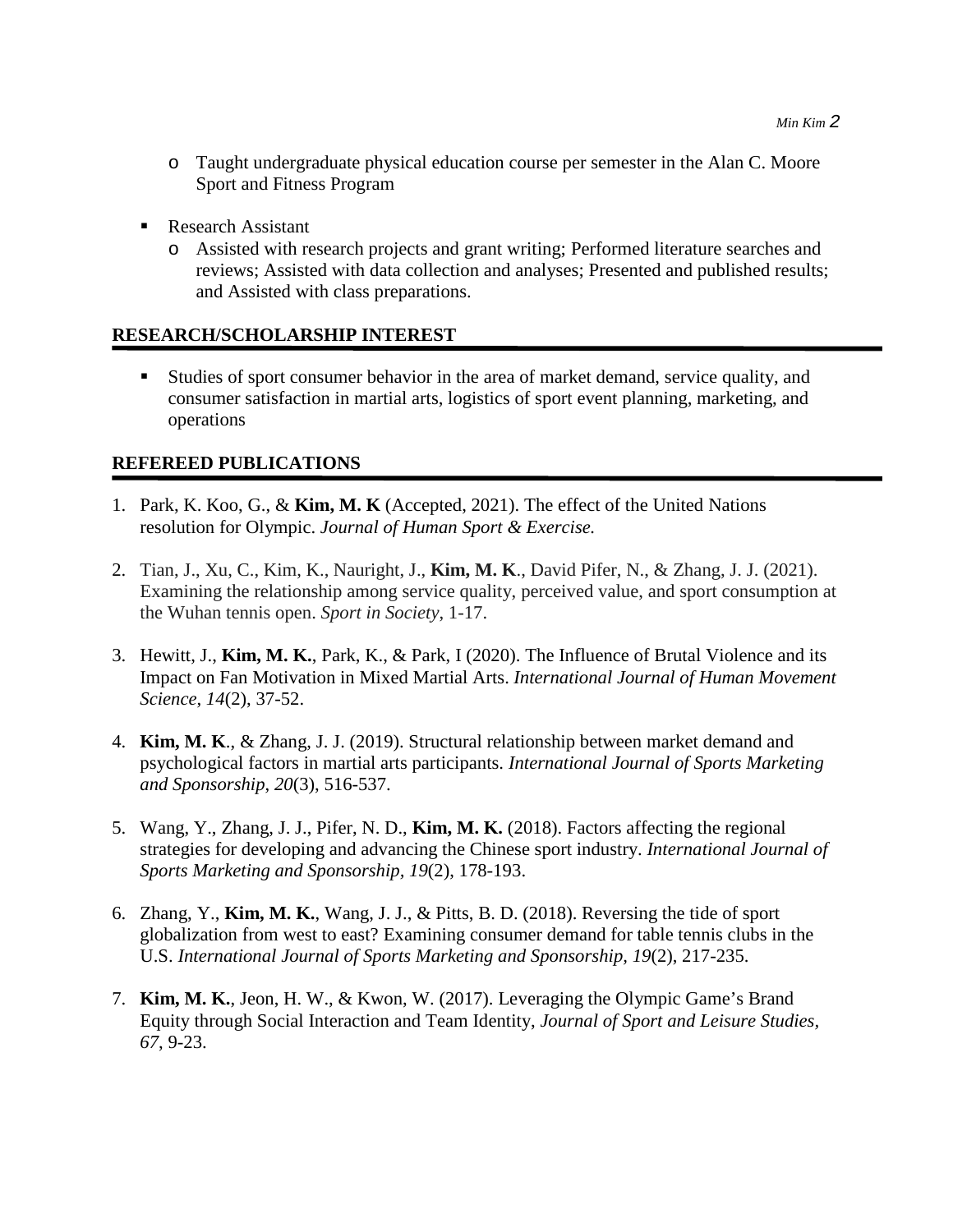- 8. **Kim, M. K.**, Kim, S. K., Park, J. A., Carroll, M. S., & Yu, J. G. (2017). Measuring the Economic Impacts of Major Sports Events: The Case of Formula One Grand Prix (F1). *Asia Pacific Journal of Tourism Research*, *22*(1), 64-73.
- 9. Park, J. A., Sung, J., **Kim, M. K.**, & Kim, S. K. (2016). Effect of Service Quality on Revisit Intention and Word-of-Mouth at the F-1 Chinese Grand Prix. *International Journal of Applied Sports Sciences, 28*(1), 42-52.
- 10. Gong, Bo., Pifer, N. D., Wang, J., Kim, M., **Kim, M. K.**, Qian, T. Y., & Zhang, J. J. (2015). What Is Wrong With Chinese Soccer? Consumers' Attention, Involvement, and Satisfaction. *Social Behavior and Personality*, *43*(10), 1667-1682.
- 11. Zhang, A. Y., **Kim, M. K.**, Pitts, B., & Zhang J. J. (2015). From East to West: Growth and organization of Asian sport events in North America. *Journal of Shanghai University of Sport, 39*(4), 19-23.
- 12. **Kim, M. K.**, Lee, D., Kim, S. K., & Kim, M. (2015). Leisure Constraints of Experienced Martial Art Participants. *Asia Pacific Journal of Tourism Research*, *20*(9), 1063-1079.
- 13. Min, S. D., Zhang, J. J., **Kim, M. K.**, & Kim, C. (2014). Understanding Consumers of Asian Female Sports: A Case Study of the Womens Korean Basketball League (WKBL). *International Journal of Sport Management and Marketing, 15*(1-2), 19-35.
- 14. Kim, S. K., **Kim, M. K.**, Park, J. A., Yoo, J., & Kwon, W. D. (2014). The Relationship among Service Quality, Satisfaction, and Future Intentions of Users at Main Media Center: Case of Guangzhou Asian Games. *International Journal of Applied Sports Science, 26*(1), 52-60.
- 15. **Kim, M. K.,** Lee, D., Schoenstedt, L., Sunbok, Lee., & Kim, S. K. (2014). Effects of Service Quality in Motor Boat Racing: Relationships among Perceived Service Quality, Customer Satisfaction, and Word of Mouth. *International Journal of Sport Science*, *4*(2), 39-46.
- 16. Yu, J. G., **Kim, M. K.**, & Kim, S. K. (2014). The Study of the Mutual Influence of the Development of Economy and of Professional Sports in China. *Korean Journal of Physical Education, 53*(2), 281-292.
- 17. Pinzon, S., Martin, C. L. L., **Kim, M. K.** & Martinez, J. M. (2014). An Exploration of the Impact and Needs of Brand Identity Campaigns within Divisions of the National Collegiate Athletic Association (NCAA). *Journal of Contemporary Athletics*, *8*(4), 263-288.
- 18. **Kim, M. K.**, Kim, S. K., Lee, D., Judge, L. W., & Huang, H (2013). Factors Explaining Satisfaction and Future Recommendation of Users at Main Media Center: Case Study of International Amateur Athletic Federation (IAAF). *ICHPERSD-Journal of Research, 8*(2), 39-44.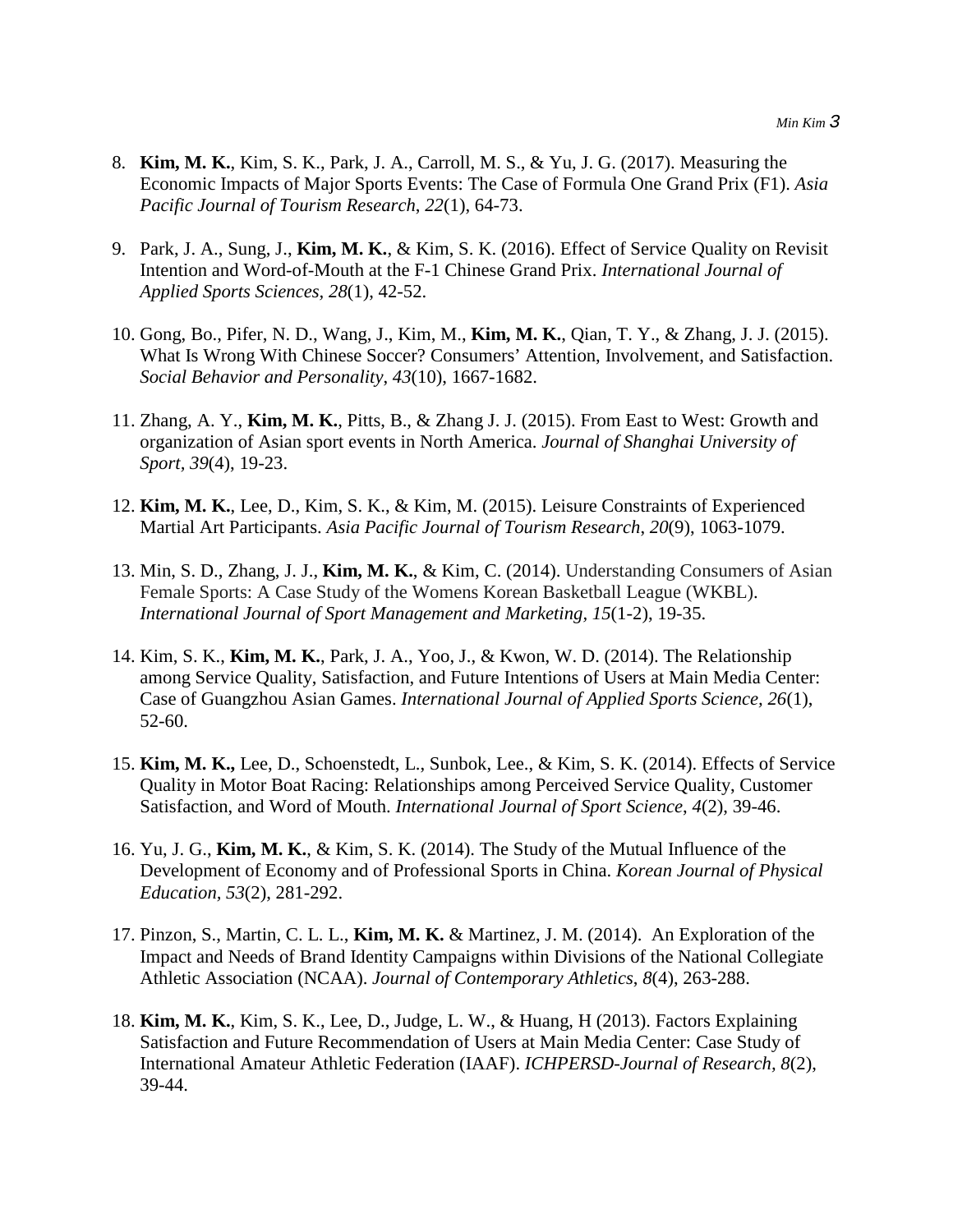- 19. **Kim, M. K**., Zhang, J. J., Jackson, E. N., Connaughton, D. P., & Kim, M. (2013). Modification and Revision of the Scale of Market Demand for Taekwondo Schools. *Measurement in Physical Education and Exercise Science, 17*(3), 187-207.
- 20. Lee, D., Pierce, D., **Kim, M. K.**, Judge, L. W., & Lee, S. J. (2011). Ethnic Identity, Attitude toward PGA Golfers and Intention to Consume Golf. *The Korea Journal of Sports Science*, *20*(4), 697-711.
- 21. Ko, Y., **Kim, M. K.**, Kim, Y. K., Lee, J. H., & Cattani, K. (2010). The Consumer Profiles of US Open Taekwondo Championship. *Event Management: An International Journal, 14*(3), 205-214.
- 22. Kim, M., **Kim, M. K**., & Odio, M. (2010). Are You Proud? The Influence of Sport and Community Identity and Job Satisfaction on Pride of Mega event Volunteers. *Event Management: An International Journal, 14(2)*, 127-136.
- 23. Ko, Y., Kim, Y. K., **Kim, M. K.**, & Lee, J. H. (2010). The Role of Involvement and Identification on Quality Perception and Satisfaction. *Asia Pacific Journal of Marketing & Logistics, 22*(1)*,* 25-39.
- 24. **Kim, M. K**., Zhang, J. J., & Ko, Y. J. (2009). Dimensions of Market Demand Associated with Taekwondo Schools in North America: Development of a Scale. *Sport Management Review, 12*(3), 149-166.

#### **REFEREED PUBLICATIONS IN REVIEW**

- 1. Zhang, A. Y., **Kim, M. K.**, Wang, J. J., & Zhang J. J. (in review). Assessing Market Demand Factors Associated with Table Tennis Clubs in the U.S. *Sport Management Review.*
- 2. Min, S. D., Zhang, J. J., Byon, K. K., Baker, T. A., & **Kim, M. K.** (in review). Push and pull factors associated with the consumption of women's professional basketball games: A canonical correlation analysis. *Journal of Sport Management.*

#### **REFEREED PUBLICATIONS IN PROGRESS**

#### **BOOK CHAPTERS**

1. **Kim, M. K**., & Zhang, J. J. (2015). Promoting an Asian Sport to the World: The Case of Taekwondo. In Leng, H. K., & Hsu, N. Y (Eds.), *Emerging Trends and Innovation in Sports Marketing and Management in Asia*. Hershey, PA: IGI Global.

#### **INVITED PRESENTATIONS**

1. **Kim, M. K.**, & Zhang, J. J. (Advisor) (2010, June). Modification and revision of the scale of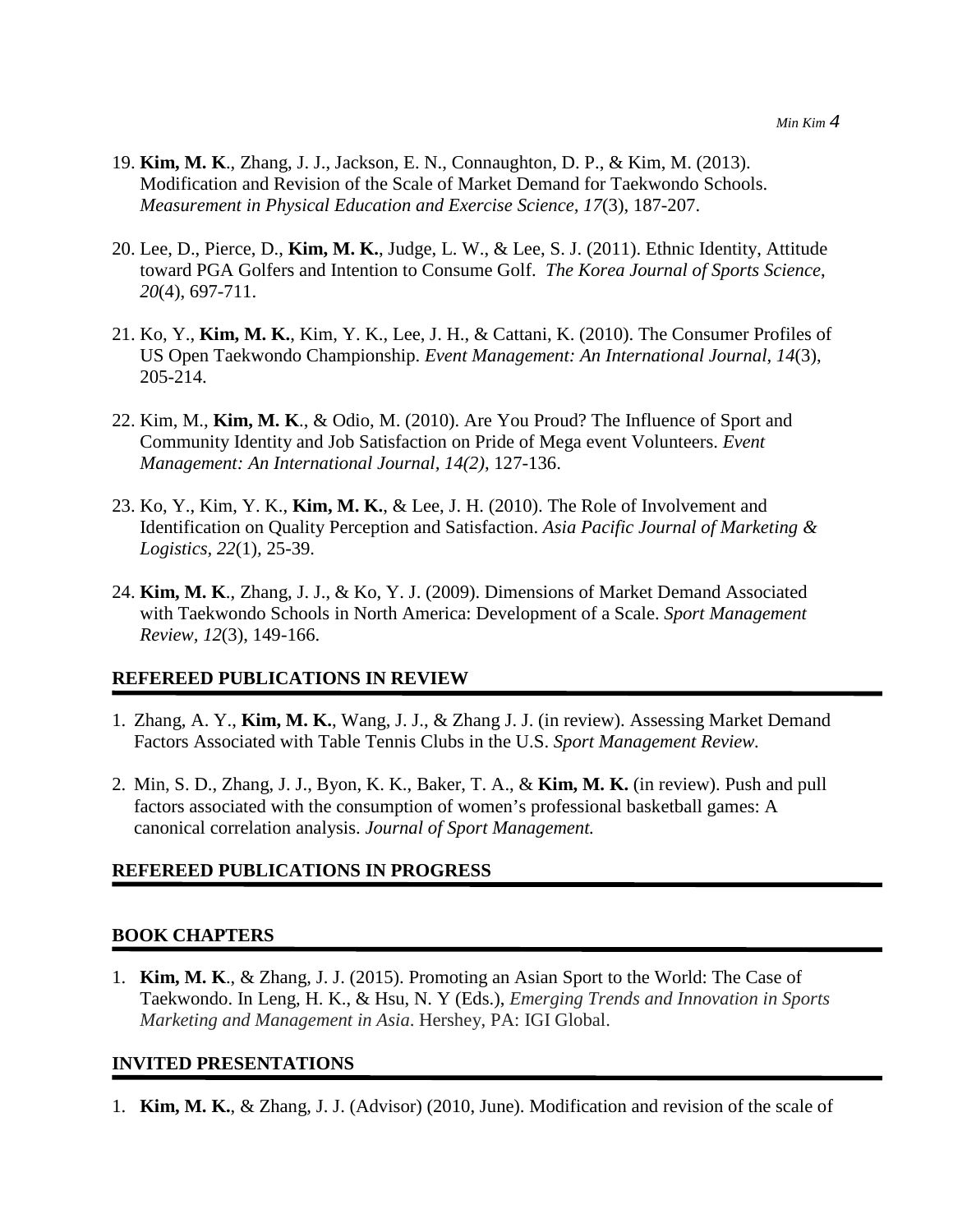market demand for Taekwondo schools. Selected invitation to present at the Student Research Symposia to the annual conference of North American Society for Sport Management, Tampa, FL.

#### **SCHOLARLY CONFERENCE PRESENTATIONS**

## INTERNATIONAL/NATIONAL CONFERENCES

- 1. Lim, N., Kim, W., **Kim, M**., & Choi, W. (2020, February). Comparison of attendance dominants in between the 2013-18 Major League Baseball (MLB) seasons and the previous six seasons (2007-12). Presented at the annual conference of Applied Sport Management Conference (ASMA), Waco, TX.
- 2. **Park, K.**, Kim, M., Dixon, A., & Koo, G. (2020, February). Sustainable development: The financial savings and carbon dioxide reduction by changing to LED lights in sport stadiums. Presented at the annual conference of Applied Sport Management Conference (ASMA), Waco, TX.
- 3. Park, K., Davis, G. D., **Kim, M. K.** & Koo, G. (2019, November). Can U.N. Resolution for the Olympic Truce retain peace? Presented at the annual conference of North American Society for the Sociology of Sport (NASSS) Conference, Virginia Beach, VA.
- 4. Hewitt, J., **Kim, M. K.**, Kwon, W., Kim, S. K., & Park, K (2019, November). The Influence of Brutal Violence and its Impact on Fan Motivation in Mixed Martial Arts. Presented at the annual conference of Sport Marketing Association (SMA) Conference, Chicago, IL.
- 5. **Kim, M. K.**, & Zhang, J. J. (2019 October). Impact of Taekwondo on Youth Development. Will be presented at World Association for Sport Management Conference (WASM), Santiago, Chile.
- 6. Park, K., G. D., Koo, G., & **Kim, M. K.** (2019, February). Sustainable development in sport industry. Presented at the annual conference of Applied Sport Management Association (ASMA), Nashville, TN.
- 7. Chung, J., Boyd, J., Tucker, Q., & **Kim, M. K**. (2019, February). Impact of Perceived Job Satisfaction amongst Campus Recreation Student Employees on Job Retention Campus Retention, and Intention to Stay within the Recreation Profession Post Graduation. Presented at the annual conference of Applied Sport Management Association (ASMA), Nashville, TN.
- 8. Choi, W., Rhee, Y., Kim, T., **Kim, M. K**., Kim, W., & Chung, J. (2018, October). Effects of Service Learning on Student Attitudes Toward Academic Engagement. Presented at the annual conference of Western Society for Kinesiology and Wellness (WSKW), Reno, NV.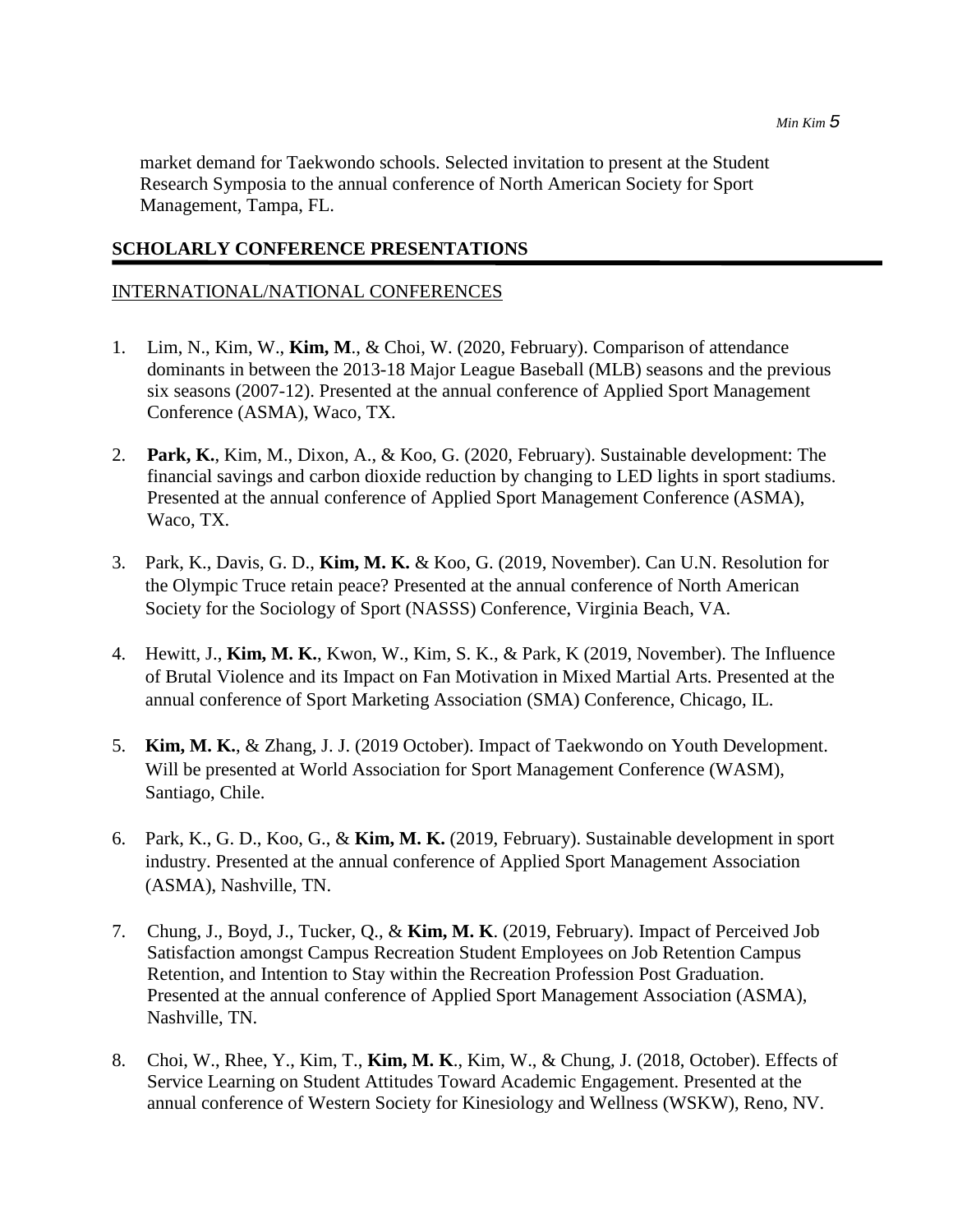- 9. Choi, W., Rhee, Y., Kim, T., **Kim, M. K.**, Kim, W., & Chung, J. (2018, October). Gender Differences in the Relationship between Consumer Engagement and Extra-Role Behavior: Spectating Sport Industry. Presented at the annual conference of Western Society for Kinesiology and Wellness (WSKW), Reno, NV.
- 10. Park, K., Chelladural, P., **Kim, M. K**, & Park, M. (2018, June). Crisis Responsibility on CSR Outcomes: The Case of Sportswear Industry. Presented at the annual conference of NASSM, Halifax, Canada.
- 11. Park, K., Lee, J., **Kim, M. K.** (2018, March). Corporate social responsibility in virtual reality: A walk in their shoes. Presented at the annual conference of American Advertising Association (AAA), New York, NY.
- 12. Choi, W., Lee, Y., Dan, D., & **Kim, M. K.** (2018, March). Examining Impact of Intercollegiate Basketball Fans' Points of Attachment and Psychic Income on Word-of-Mouth, Social Media, and Attendance Behavior. Presented at the annual conference of Sport, Entertainment, and Venues Tomorrow (SEVT), Columbia, SC.
- 13. Choi, W., Rhee, Y., Kim, T., & **Kim, M. K.**, Kim, W., & Chung, J. (2017, October). Exploring motivation factors for university selection of non-revenue sports athletes. Presented at the annual conference of Western Society for Kinesiology and Wellness (WSKW), Reno, NV.
- 14. Chung, J., Jenny, S., Rhee, Y., Kim, T., **Kim, M. K.**, Kim, W., Choi, W. (2017, October). University Students' (Sport Management Majors and Others) Perceived and Experienced Challenges and Benefits to Studying Abroad. Presented at the annual conference of Western Society for Kinesiology and Wellness (WSKW), Reno, NV.
- 15. Wang, Y., **Kim, M. K.**, Zhang, J. J. (2017, June). Factors Affecting the Regional Strategies for Developing and Advancing the Sports Industry. Presented at the annual conference of NASSM, Denver, CO.
- 16. Zhang, M. Y., **Kim, M. K.**, Byon, K. K., & Zhang, J. J. (2016, August). From East to West: Growth and organization of Asian sports in North America. Presented at the 2016 International Convention on Science, Education, and Medicine in Sport, San Paulo, Brazil.
- 17. Min, S. D., Byon, K. K., **Kim, M. K.**, Baker, T. A., & Zhang, J. J. (2016, May). Structural Relationship among Socio-Motivation, Market Demand, Overall Satisfaction, and Consumption of WNBA Game Events. Presented at the annual conference of NASSM, Orlando, FL
- 18. Jin, L., Kim, M., **Kim, M. K.**, Byon, K. K., Connaughton, D., & Zhang, J. J. (2016, May). College Football Consumers' Reaction towards Supporting an Environmentally Friendly Stadium. Presented at the annual conference of NASSM, Orlando, FL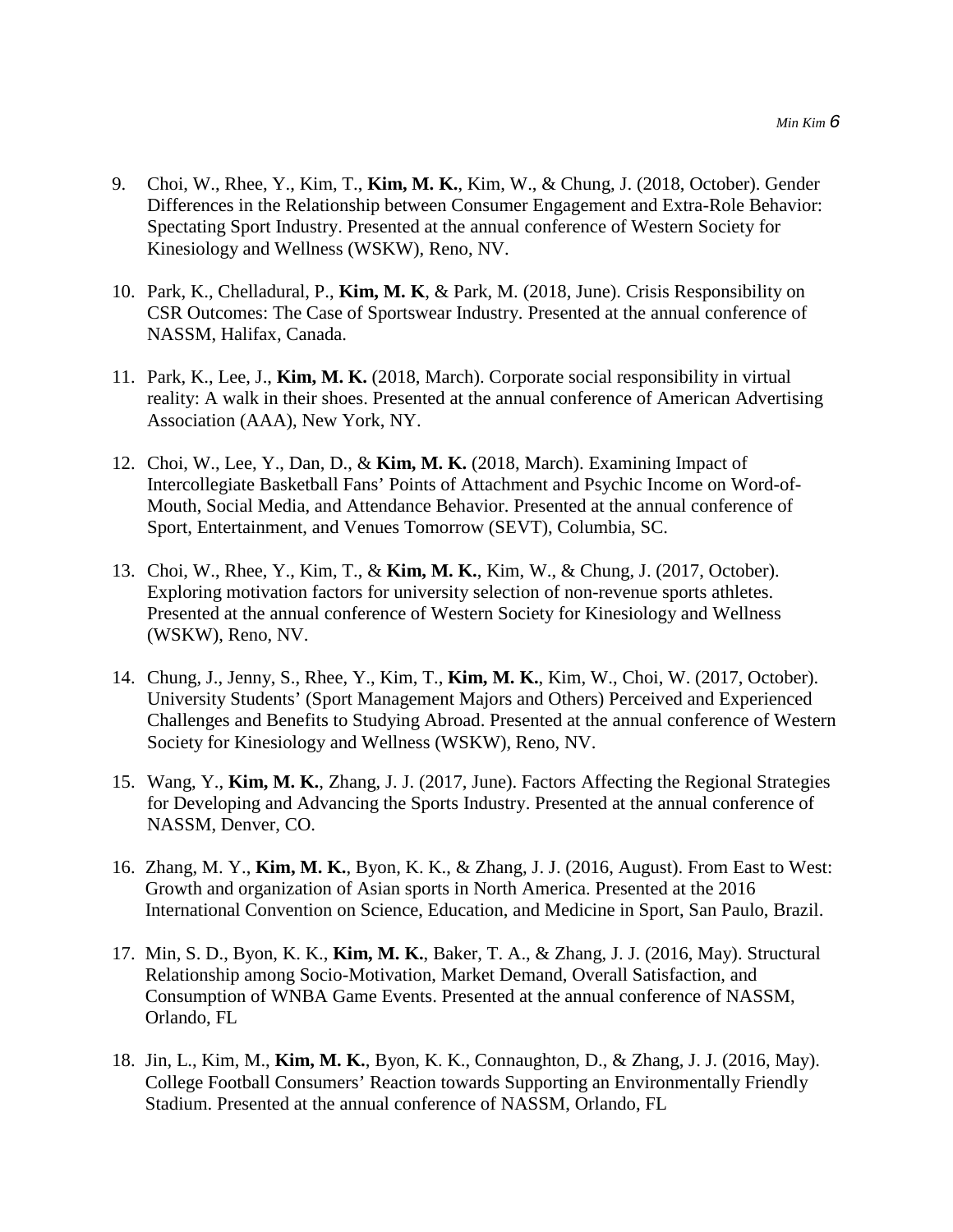- 19. Kim, W., Andreis, R., **Kim, M. K.**, Drane, D., & Palmero, M. (2016, March) Relationship between residents' perceived social impacts and event support: A case of 2104 FIFA World Cup. Presented at the SEVT, Columbia, SC
- 20. Zhang, M., **Kim, M. K**., Zhang, L., & Zhang, J. J. (2015, October). Assessing Market Demand Factors Associate with Table Tennis Clubs in North America. Presented at the annual conference of Sport Marketing Association, Atlanta, GA.
- 21. Min, S.D., Byon, K. K., **Kim, M. K.**, Baker, T. A., & Zhang, J. J. (2015, October). Push and Pull Factors Associated with the Consumption of Women's Professional Basketball Games: A Canonical Correlation Analysis. Presented at the annual conference of Sport Marketing Association, Atlanta, GA.
- 22. **Kim, M. K.,** Lee, D., Kim, S. K., & Schoenstedt, L. (2014, May). Effects of Service Quality in Motor Boat Racing. Presented at the annual conference of NASSM, Pittsburgh, PA. Presented at the annual conference of NASSM, Pittsburgh, PA.
- 23. Lee, D. **Kim, M. K.**, & Krill, C. (2014, May). Qualitative analysis of consumer brand associations for sports brands: Cross-cultural comparison. Presented at the annual conference of NASSM, Pittsburgh, PA.
- 24. **Kim, M. K.**, Min, S. D., Lee, D., Kim, S. K., & Judge, L. W. (2013, October). Factors explaining satisfaction and future recommendation among media personnel: Case Study for 2011 International Amateur Athletic Federation (IAAF) World Championships in Athletics. Presented at the annual conference of Sport Marketing Association, Albuquerque, New Mexico.
- 25. Min, S. D., Zhang, J. J., & **Kim, M. K.** (2012, October). Examining the Impact of Market Demand Factors on Game Consumption Level in the Context of Professional Women's Basketball: Development of a Conceptual Framework. Presented at the annual conference of Sport Marketing Association, Orlando, FL.
- 26. Schoenstedt, L. J., Lee, D., Reau, J., Judge, L. W., & **Kim, M. K**. (2012, October). Use of Social Media Marketing for the Western & Southern Tennis Open. Presented at the annual conference of Sport Marketing Association, Orlando, FL.
- 27. **Kim, M. K.**, Lee, D., & Schoenstedt, L. J., (2012, May). The Martial Arts Participants Profiles: A case of Amateur Athletic Union (AAU) Taekwondo. Presented at the annual conference of North American Society for Sport Management, Seattle, WA.
- 28. Kim, S. K., **Kim, M. K.,** Min, S. D., & Zhang, J. J. (2012, May). The relationship among service quality, satisfaction, and future intentions of users at Main Media Center (MMC): Case of Guangzhou Asian Games. Presented at the annual conference of North American Society for Sport Management, Seattle, WA.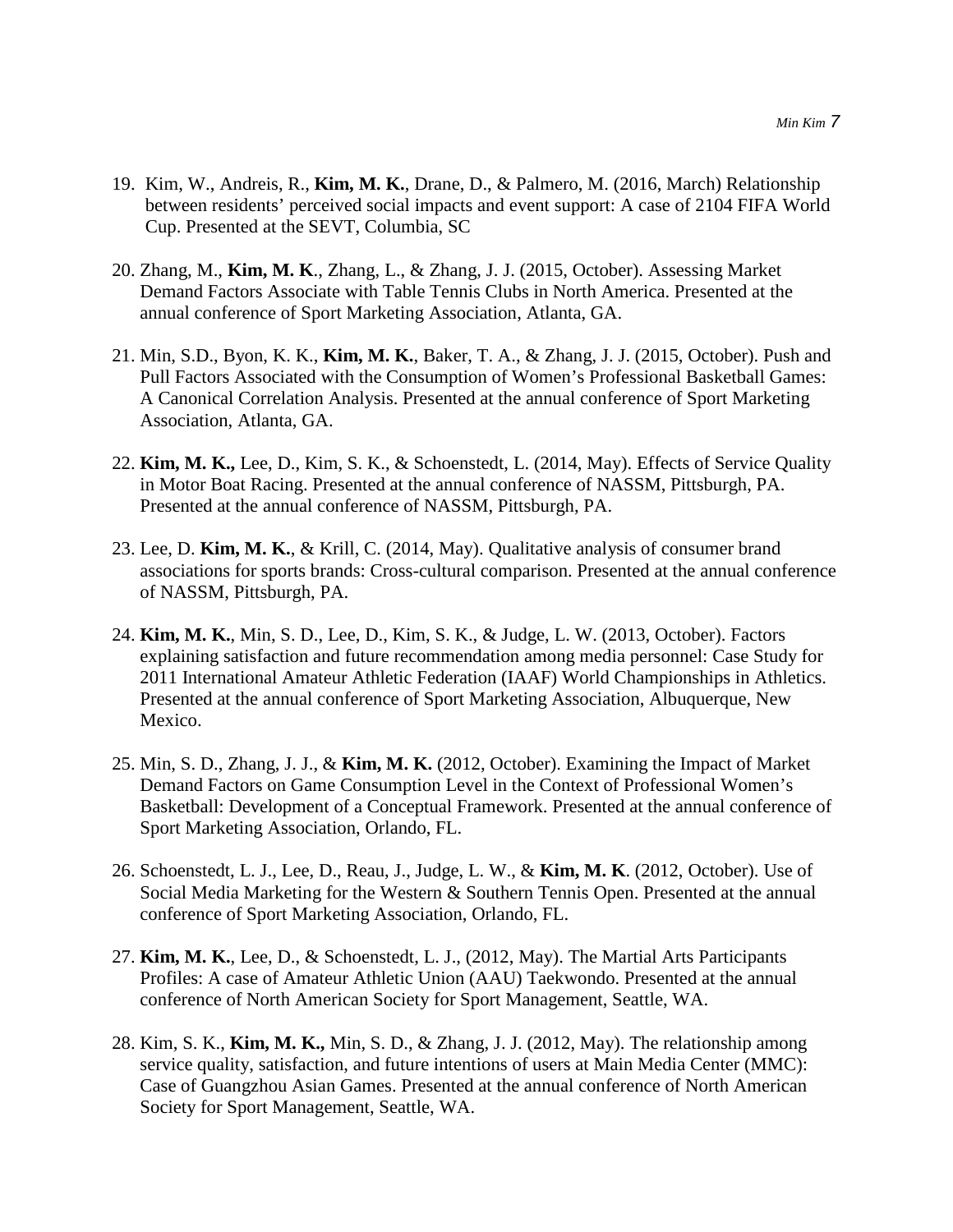- 29. **Kim, M. K**., & Martin, C. L. L. (2011, November). Market Segmentation of Division I School Fan through Socio-Demographics and Consumption Level. Presented at the annual conference of Sport, Entertainment, and Venues, Columbia, SC.
- 30. Lee, D., Judge, L. W., Pierce, D., & **Kim, M. K.** (2011, November). Ethnic identity, attitude toward PGA golfers and intention to consume recreational golf. Presented for presentation (free communication) at the conference of Sports Management Association of Australia and New Zealand, Melbourne, Australia.
- 31. Martin, C. L. L., & **Kim, M. K**. (2011, October). Division I school Game Attendance Factors. Presented for presentation (poster) to the annual conference of Sport Marketing Association, Houston, Texas.
- 32. **Kim, M. K.**, Min, S. D., & Zhang, J. J. (2011, June). Structural Relationships among Market Demand and Psychological Constructs toward Martial Arts Participation. Accepted for presentation (free communication) at the annual conference of North American Society for Sport Management, London, Ontario, Canada.
- 33. **Kim, M. K.**, Zhang, J. J., & Min, S. D. (2011, April). Market segmentation of Taekwondo club Members in North America. Presented for presentation (poster) at the Global Sport Management Submit, Damshui, Taiwan.
- 34. Min, S. D., Wang, R. T., **Kim, M. K.**, & Zhang, J. J. (2011, April). Segmentation of the Women's Korean Basketball League Consumers through Socio-demographics and Game Consumption Level. Presented for presentation (poster) at the Global Sport Management Summit, Damshui, Taiwan.
- 35. **Kim, M. K.**, & Zhang, J. J. (2011, March). Growth and Popularity of Taekwondo: Lessons Learned for Tai Chi: Presented for presentation (symposium) at the Association of Marketing Theory and Practice 2011 Conference. Panama Beach, FL.
- 36. Min, S. D., Zhang, J. J., Kim, C., **Kim, M. K.**, & Kim, D. H. (2011, March). Dimensions of Market Demand Associated with Professional Women Basketball Game Events in Korea. Presented for presentation (symposium) at the Association of Marketing Theory and Practice 2011 Conference. Panama Beach, FL.
- 37. Zhang, J. J., Shurman, C., Li L., **Kim, M. K.**, Mao, L. L., & Jin, L. (2011, March). Overcoming challenges of promoting Tai Chi to Americans and formulating marketing strategies to increase its participation. Presented for presentation (symposium) at the Association of Marketing Theory and Practice 2011 Conference. Panama Beach, FL.
- 38. **Kim, M. K.**, Chen, K. K., Min, S. D., & Zhang, J. J. (2010, October). Understanding Martial Arts Participants: Sociodemographic Characteristics and Perceived Constraints Factors. Presented for presentation (free communication) to the annual conference of Sport Marketing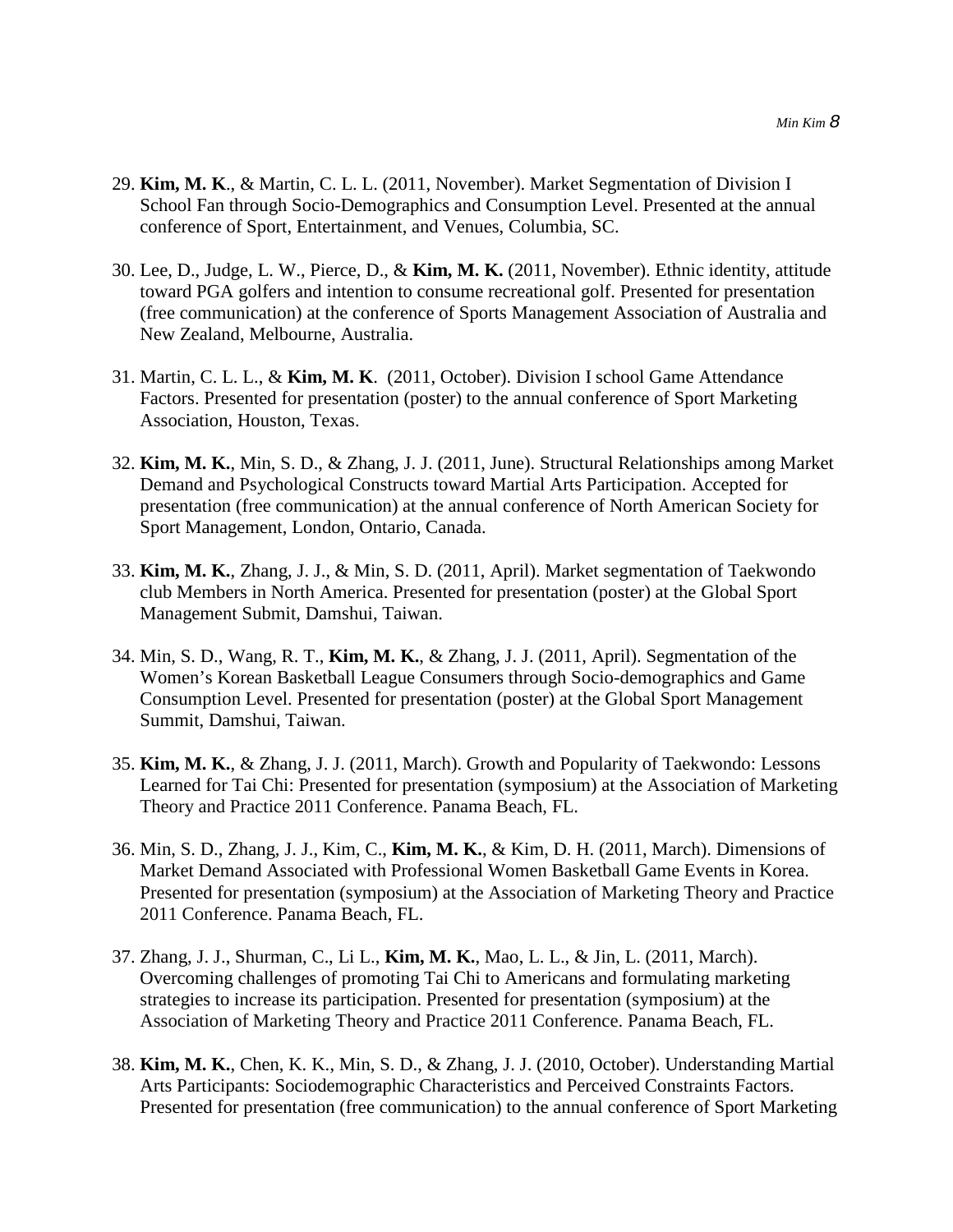Association, New Orleans, LA.

- 39. Chen, K. K., **Kim, M. K.**, & Zhang, J. J. (2010, October). Examining the Effectiveness of Ticket Bundling Strategies: Development of a Conceptual Framework. Presented for presentation (free communication) to the annual conference of Sport Marketing Association, New Orleans, LA.
- 40. Mao, L. L., **Kim, M. K.**, & Zhang, J. J. (2010, October). Going International: A Case Study of Cross-Border Cooperation in Sport Management Education. Presented for presentation at the annual conference of Sport Marketing Association Pedagogy Symposium, New Orleans, LA.
- 41. **Kim, M. K.**, Kim, M., & Zhang, J. J. (2010, June). Relationship among market demand, perceived benefits, perceived constraints, perceived value, and member satisfaction to martial arts participation: Development of a framework. Presented for presentation (free communication) to the annual conference of North American Society for Sport Management, Tampa, FL.
- 42. Mao, L. L., **Kim, M. K.,** & James J. Zhang. (2010, June). Relationship between involvement and emotions: Implications for promoting Olympic Games in an Eastern country. Presented for presentation (free communication) to the annual conference of North American Society for Sport Management, Tampa, FL.
- 43. **Kim, M. K.**, & Zhang, J. J. (2009, October). Modification and revision of the scale of market demand for Taekwondo schools: Development of framework. Presented (poster) at annual conference of Sport Marketing Association, Cleveland, OH.
- 44. **Kim, M. K.**, & Kim, M. (2009, October). Are you proud? The influence of sport and community identity and job satisfaction on pride of volunteers in a mega sporting event. Presented (poster) at annual conference of Sport Marketing Association, Cleveland, OH.
- 45. Zhang, J. J., Cianfrone, B. A., **Kim, M. K**., Chen, K. C., Wang, R. T., Jin, L., & Mao, L. L. (2009, October). Dimensions of market demand associate intercollegiate women's Division II soccer games. Presented (poster) at annual conference of Sport Marketing Association, Cleveland, OH.
- 46. Lee, S. C., & **Kim, M. K**. (2009, June). Maximizing the impact of title sponsorship to enhance employees' perception toward the respective organization. Presented (free communication) at the annual conference of North American Society for Sport Management, Columbia, SC.
- 47. Kim, M., & **Kim, M. K**. (2009, June). Comparison of volunteer motivation among four different sport volunteer groups. Presented (free communication) at the annual conference of North American Society for Sport Management, Columbia, SC.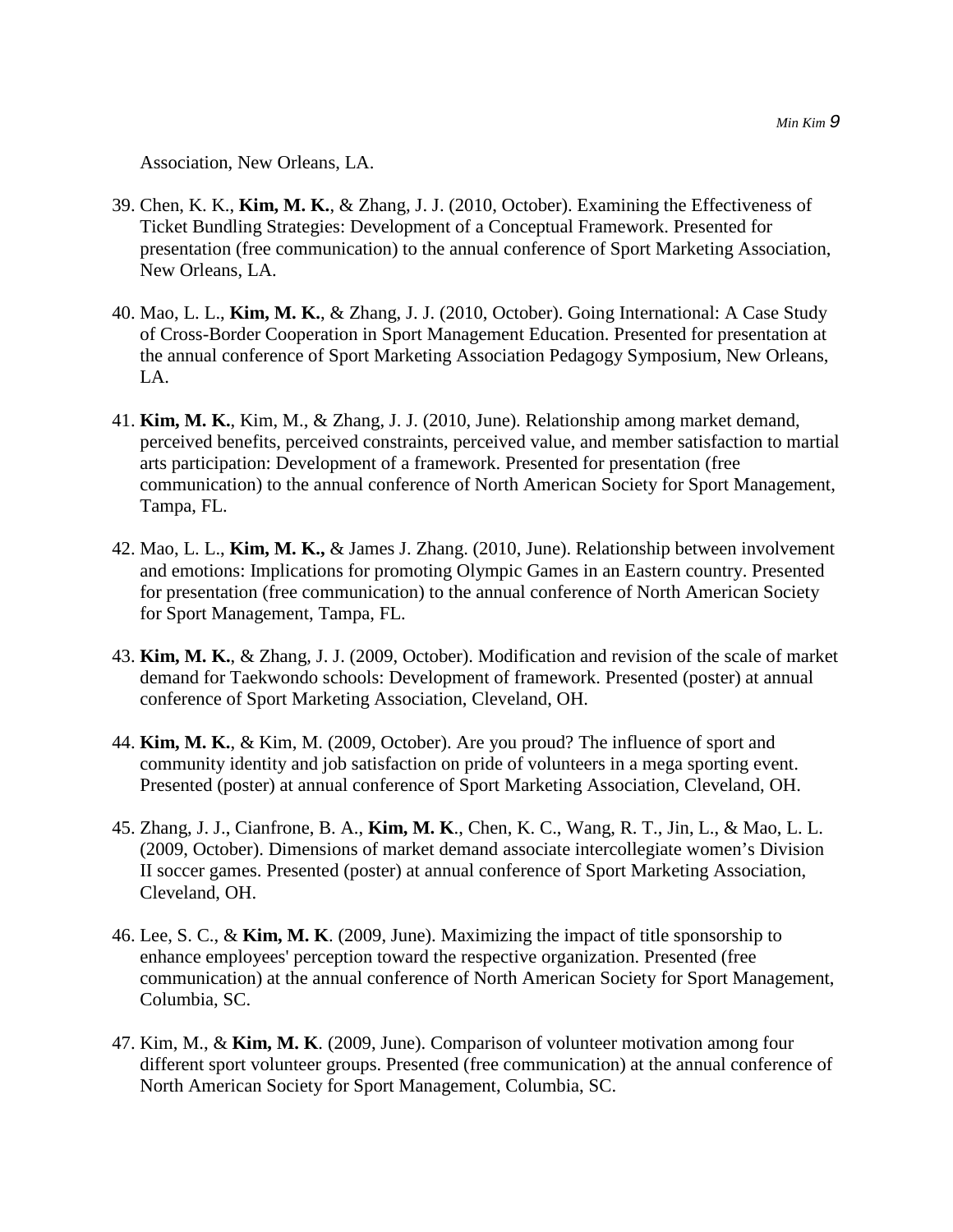- 48. Byrd, C. E., Zhang, J. J., Connaughton, D. P., Carroll, M. S., & **Kim, M. K.** (2009). Teaching and learning sport management in the global context: Offering an experiential sport management course in Italy. Presented (poster) at the annual conference of North American Society for Sport Management, Columbia, SC.
- 49. **Kim, M. K**., Kim, M., Zhang, J. J., & Ko, Y. J. (2008, November). Understanding Taekwondo school participants: Sociodemographic characteristics and market demand factors. Presented (free communication) at the annual conference of Sport, Entertainment, and Venues, Columbia, SC.
- 50. Yu, H, S., Kim, D. H., & **Kim, M. K.** (2008, November). Relationship among involvement, attitude, corporate image, and corporate cognition of sport event participants. Presented (free communication) at the annual conference of Sport, Entertainment, and Venues, Columbia, SC.
- 51. **Kim, M. K.**, Kim, M., Zhang, J. J., & Ko, Y. J. (2007, June). Dimensions of market demand associated with private Taekwondo schools in North America: Development of a theoretical framework. Presented (free communication) at 2007 North American Society for Sport Management Conference, Ft. Lauderdale, FL.
- 52. Kim, Y. K., Ko, Y. J., **Kim, M. K.**, & Park, S. H. (2007, November). Measuring spectators quality perceptions and satisfaction: The case of 2007 US Open Taekwondo Championship. Presented (free communication) at annual conference of Sport Marketing Association, Pittsburg, PA.
- 53. Kim, Y. K, Ko, Y. J., Kim, W., & **Kim, M. K**. (2007, November). The profiles of martial arts event spectators: The case of 2007 US Open Taekwondo Championship. Presented (free communication) at the annual conference of International Conference on Sport and Entertainment Business, Columbia, SC.
- 54. Kim, D.H., Byon, K., Zhang, J.J., Mitchell, J., **Kim, M. K.**, & Connaughton, D.P. (2006, November). Factors affecting the market demand of the intercollegiate women's basketball games: A case study. Presented (free communication) at the annual conference of International Conference on Sport and Entertainment Business, Columbia, SC.

#### STATE/REGIONAL CONFERENCES

- 1. Gong, Bo., Pifer, N. D., Wang, J., Kim, M., **Kim, M. K.**, Qian, T. Y., & Zhang, J. J. (2016, March). What Is Wrong With Chinese Soccer? Consumers' Attention, Involvement, and Satisfaction. Presented at the Association of Marketing Theory and Practice Conference. St. Simons Island, GA.
- 2. Lee, D**.**, Pierce, D., **Kim, M. K.,** Kim, S., & Judge, W. L. (2013, April). Cross-Cultural Difference in the Evaluation of Cobranding. Accepted at the annual conference of Southern Sport Management Conference, Troy, AL.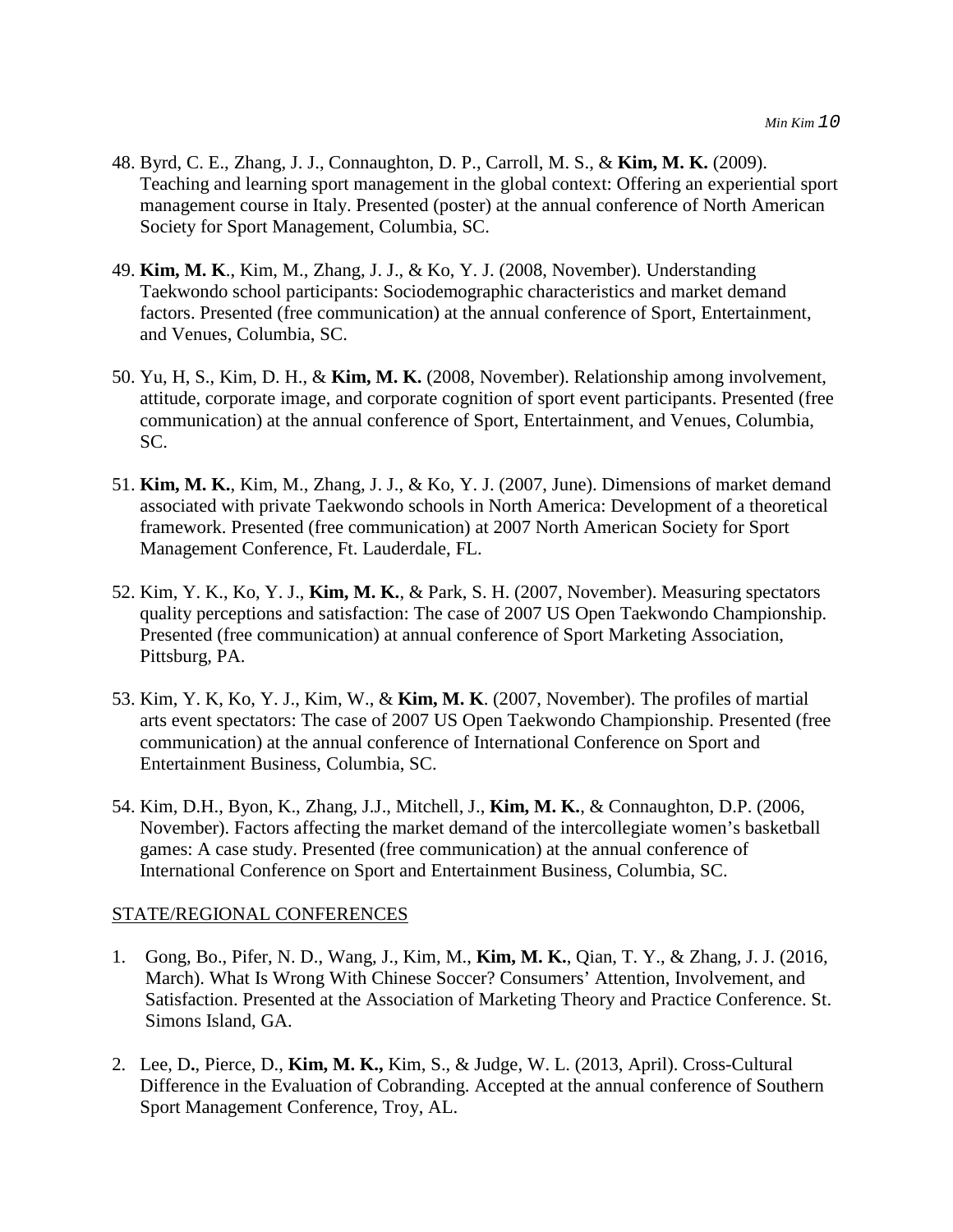- 3. Byon, K. K., Lee, D., Baker, T. A., **Kim, M. K.**, & Thomas, C. (2012, April). Identification of dimensions associated with perceived value in spectator sport. Accepted at the annual conference of Southern Sport Management Conference, Troy, AL.
- 4. **Kim, M. K.**, Zhang, J. J., & Tomasi, L. (2011, April). The Relationships Among Market Demand, Perceived Constraints, Perceived Value, and Member Satisfaction. Presented (free communication) at the annual conference of Southern Sport Management Conference, Troy, AL.
- 5. **Kim, M. K.**, Zhang, J. J., & Kim, D. H. (2010, February). Growth of Taekwondo schools in North America and their marketing challenges. Presented for presentation (poster) at the Southern District AAHPERD Convention, Myrtle Beach, SC.
- 6. Kim, D. H., **Kim, M. K.**, Chen, K. C, & Zhang, J. J. (2010, February). Theories and recent research findings on market demand associated with athletic consumption. Presented for presentation (poster) at the Southern District AAHPERD Convention, Myrtle Beach, SC.
- 7. Chen, K. C., **Kim, M. K.,** Kim, D. H., & Zhang, J. J. (2010, February). Measurement associated with studying the effectiveness of Taekwondo School operations: Issues and conceptual framework. Presented for presentation (poster) at the Southern District AAHPERD Convention, Myrtle Beach, SC.
- 8. **Kim, M. K.**, Zhang, J. J., & Kim, M. (2010, February). Investigating the constructs of market demand associated with Taekwondo programs. Presented for presentation (poster) at the Southern District AAHPERD Convention, Myrtle Beach, SC.

## UNIVERSITY RESEARCH SYMPOSIUMS

1. **Kim, M. K.**, & Zhang, J. J. (2009, November). The scale of market demand for Taekwondo schools. Presented (free communication) at the FSU - UF Sport Management Research Colloquium.

## **CONFERENCE PRESENTATIONS IN REVIEW**

## **TECHNICAL REPORTS**

1. Kim, M., Byon, K. K., & **Kim, M. K.** (2008). Comparison of employee's attitudes and turnover intention among volunteers, practicum/intern students, part-timers, and fulltime employees in the University Athletic Association at University of Florida. Report prepared for the University Athletic Association at University of Florida (HR department), May, 2008 (14p).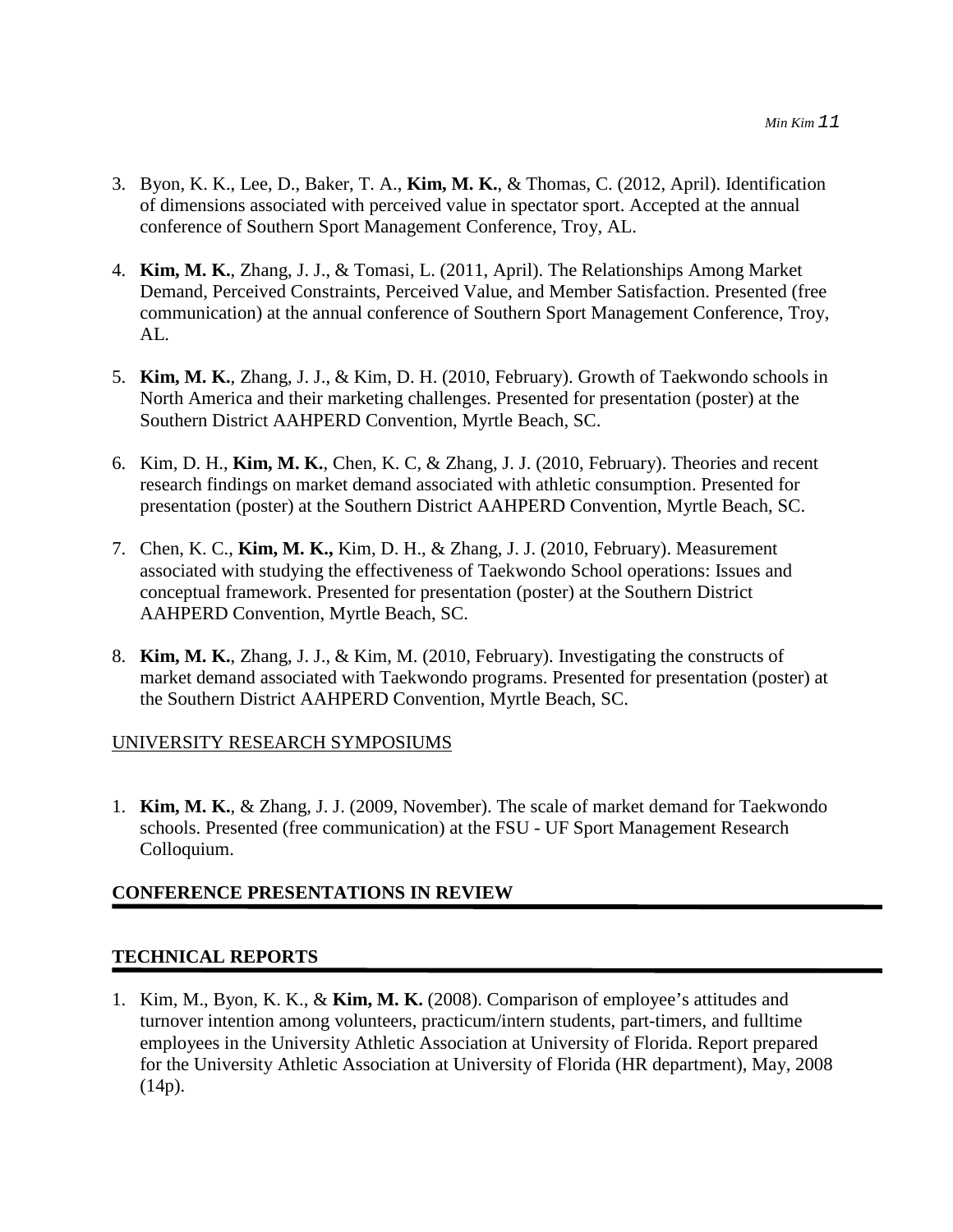## **INVITED LECTURE (INTERNATIONAL)**

- 1. Kim, M. K. (2014, April). The current and future trends in sport management in the USA. Hanyang University.
- 2. Kim, M. K. (2014, April). Trend of sport management and graduate sport management programs in the USA. Sangmyung University.
- 3. Kim, M. K. (2014, November). The process of event management. Soongsil University.
- 4. Kim, M. K. (2015, May). Importance of Information Technology (IT) for Sports Industry. Sangmyung University.
- 5. Kim, M. K. (2017, June). USA Golf Industry Trend. Honam University.
- 6. Kim, M. K. (2019, June). Sport Management in the USA. Dongeui University.
- 7. Kim, M. K. (2021, June). The college sports in the USA. Jeju University.
- 8. Kim, M. K. (2021, June). The current trends in sport management in the USA. Dongeui University

## **ACADEMIC TEACHING**

## **TROY UNIVERSITY (2010 – Present)**

*Department of Kinesiology and Health Promotion*

- Graduate Courses SM 6600 – Foundation of Sport Management SM 6640 – Sport Marketing SM 6672 – Sport Psychology SM 6673 – Ethics in Sport SM 6615 – Organizational Behavior & Leadership in Sport SM 6616 – Sport Finance SM 6604 – Statistical Analysis & Interpretation SM 6617 – Research Methods I SM 6691 – Research Methods II SM 6633 – Sport Consumer Behavior ■ Undergraduate Courses HSTM 4455 – Facility Management HSTM 4451 – Sport Finance  $&$  Business HSTM 4430 – Sport and Fitness Marketing HSTM 4443 – Sport Administration
	- HSTM 4452 Sport Communication
	- HSTM 4430 Marketing in Hospitality, Sport, and Tourism
	- HSTM 4445 Research Methods
	- HSTM 4490 Internship

## **UNIVERSITY OF FLORIDA (2005 – 2010)**

*Department of Tourism, Recreation, and Sport Management*

**SPM 3306 – Sport Marketing (Undergraduate)**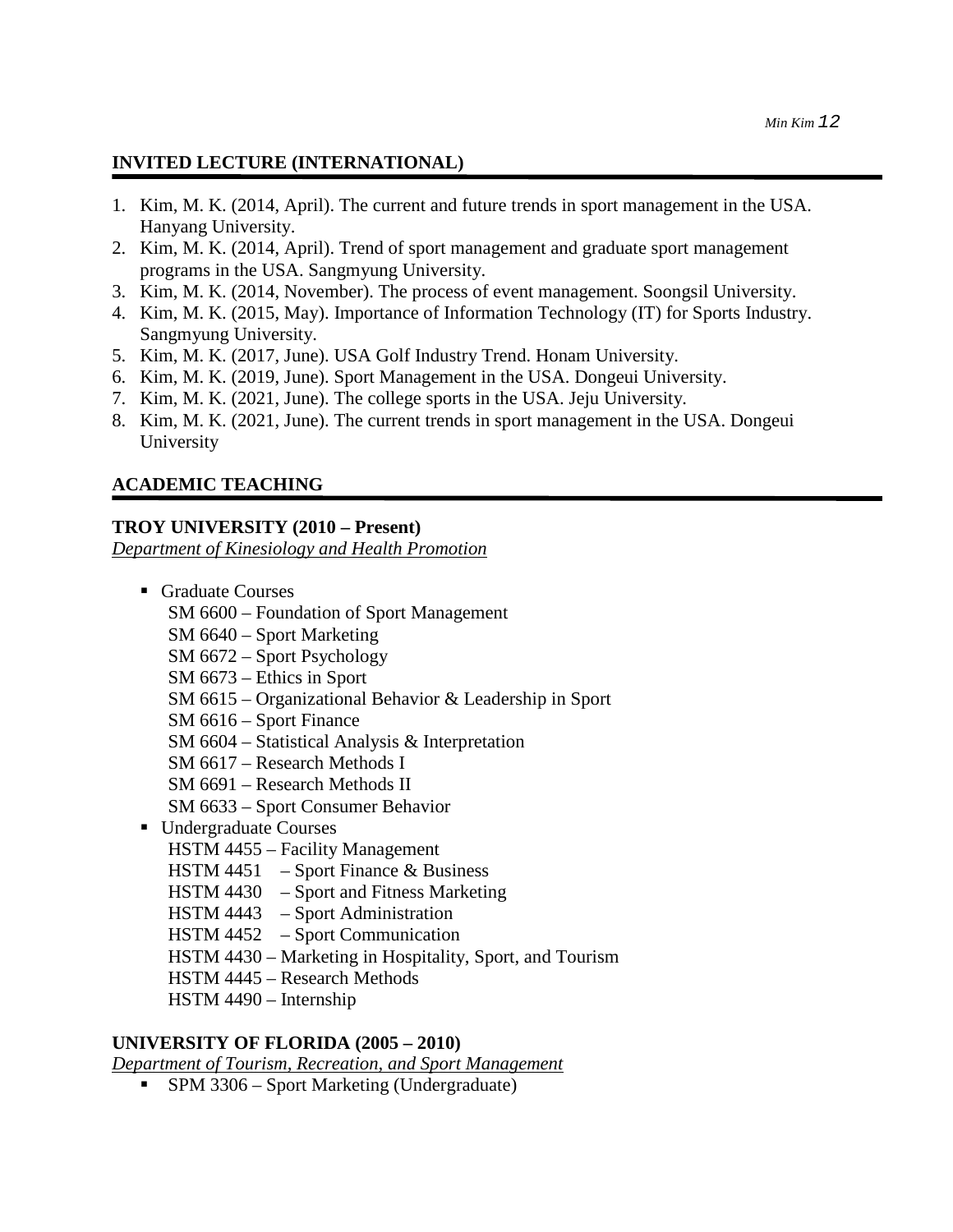*Alan C. Moore Sport and Fitness Program*

- PEL 2930 Taekwondo (Undergraduate)
- $\blacksquare$  PEL 2405 Self-Defense for Women

## **GRADUATE-ADVISED RESEARCH ACTIVITES**

Wallace, K. L., & **Kim, M. K.** (2016). Moral Character Differences between Team Sport Athletes and Individual Sport Athletes at the Collegiate Club Level. Awarded the third place at the College of Health and Human Services Graduate Student Research Competition.

Pinzon, S., Martin, C.L.L., & **Kim, M. K.** (2012-2013). An exploration of the impacts and needs of brand identity campaigns within divisions of the national collegiate athletic association (NCAA). Presented at the Southern Sport Management Conference, Troy, AL and reviewing in *Journal of Contemporary Athletics.*

## **SERVICES**

#### **University Governance and Service**

Troy University

Troy University – Atlanta site

- Consultant $-1<sup>st</sup>$  Atlanta Asian American College Fair
- Faculty Member of Open House at Atlanta site

#### **College Level**

College of Health and Human Services, Troy University

- 2013 College of Health and Human Services Undergraduate and Graduate Student Research competition (Judge)
- Ph.D. Committee and Chair

#### **Department Level**

Department of Kinesiology and Health Promotion, Troy University

- Committee member, Search Committee, Hiring faculty in Hospitality, Sport and Tourism Management (HSTM) (2018-2019)
- Committee member, Search Committee, Hiring faculty in Hospitality, Sport and Tourism Management (HSTM) (2017-2018)
- Committee member, HSTM Event Management Minor Review Committee (2015)
- Academic Advisor at Atlanta site Hospitality, Sport and Tourism Management (HSTM)
- Committee member, Search Committee, Hiring faculty in Hospitality, Sport and Tourism Management (HSTM) (2012-2013)
- Committee member, HSTM Curriculum Review Committee (2012)
- Committee member, Search Committee, Hiring faculty in Sport and Fitness Management (SFM) (2011-2012)
- Committee member, SFM Curriculum Review Committee (2011)
- Committee member, Search Committee, Hiring faculty in Sport and Fitness Management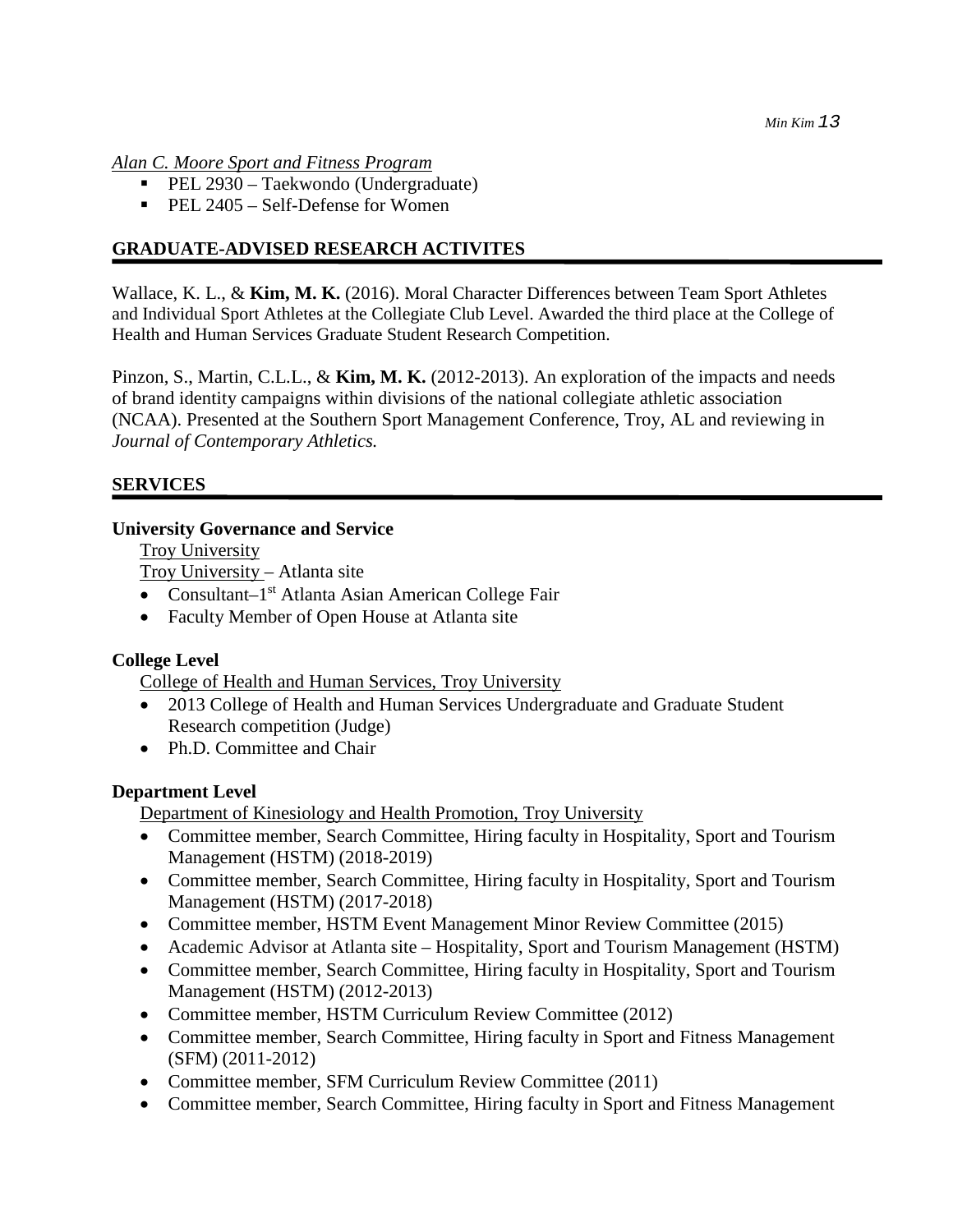# (SFM) (2010-2011)

## **Editor of a Scholarly Journal, Service on an Editorial Advisory Board or Reviewer for a Scholarly Journal**

# Editor/Editorial Board

- Editorial Board- *International Journal of Sports Marketing and Sponsorship* (2019- )
- Editorial Board- *International Journal of Human Movement Science* (2019- )
- Editorial Board- *Entertainment Review* (2015- present)

# Manuscript Reviewer

- 2021 International Journal of Sports Marketing and Sponsorship (4 manuscript reviewed)
- 2021 International Journal of Human Movement Science (2 manuscript reviewed)
- 2021 European Sport Management Quarterly (1 manuscript reviewed)
- 2021 International Journal of Applied Sports Sciences (3 manuscript reviewed)
- 2020 International Journal of Sports Marketing and Sponsorship (6 manuscript reviewed)
- 2020 International Journal of Human Movement Science (2 manuscript reviewed)
- 2020 International Journal of Applied Sports Sciences (3 manuscript reviewed)
- 2020 Event Management: An International Journal (1 manuscript reviewed)
- 2019 International Journal of Sports Marketing and Sponsorship (4 manuscript reviewed)
- 2019 International Journal of Human Movement Science (4 manuscript reviewed)
- 2019 Measurement in Physical Education and Exercise Science (1 manuscript reviewed)
- 2019 Event Management: An International Journal (1 manuscript reviewed)
- 2018 International Journal of Sports Marketing and Sponsorship (1 manuscript reviewed)
- 2018 Leisure Science (1 manuscript reviewed)
- 2017 International Journal of Sport Management and Marketing (1 manuscript reviewed)
- 2017 International Journal of Sports Marketing and Sponsorship (1 manuscript reviewed)
- 2017 Journal of Applied Sport Management (1 manuscript reviewed)
- 2016 Event Management: An International Journal (1 manuscript reviewed)
- 2016 Leisure Science (1 manuscript reviewed)
- 2016 International Journal of Sports Marketing and Sponsorship (1 manuscript reviewed)
- 2016 Event Management: An International Journal (2 manuscript reviewed)
- 2016 Asia Pacific Journal of Tourism Research (1 manuscript reviewed)
- 2016 International Journal of Sport Management and Marketing (2 manuscript reviewed)
- 2016 International Journal of Sport Psychology (1 manuscript reviewed)
- 2015 Measurement in Physical Education and Exercise Science (1 manuscript reviewed)
- 2015 Asia Pacific Journal of Tourism Research (1 manuscript reviewed)
- 2015 Event Management: An International Journal (1 manuscript reviewed)
- 2012 Journal of Intercollegiate Sport (1 manuscript reviewed)
- 2012 Event Management: An International Journal (1 manuscript reviewed)
- 2011 Measurement in Physical Education and Exercise Science (1 manuscript reviewed)
- 2011-2012 International Journal of Sport Management and Marketing (2 manuscript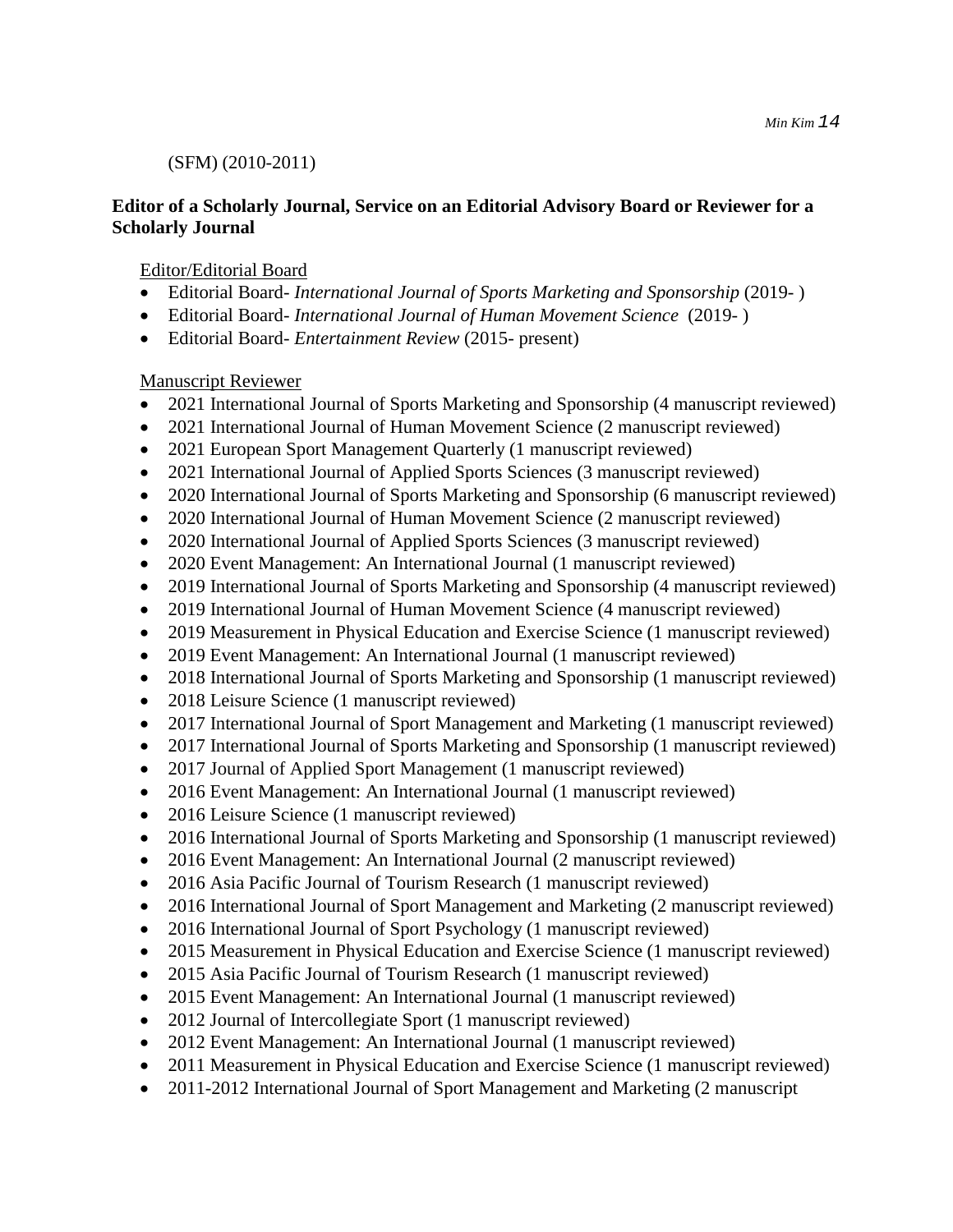reviewed)

• 2011 International Journal of Sport Communication (1 manuscript reviewed)

## Conference Presentation/Textbook Reviewer

- Applied Sport Management Association (ASMA), 2021 (Student Competition Research Judge)
- Applied Sport Management Association (ASMA), 2019 (Student Competition Research Judge)
- North American Society for Sport Management (NASSM), 2016 (11 abstracts reviewed)
- North American Society for Sport Management (NASSM), 2015 (14 abstracts reviewed)
- World Association for Sport Management (WASM) I, 2014 (8 abstracts reviewed).
- World Association for Sport Management (WASM) II, 2014 (4 abstracts reviewed).
- North American Society for Sport Management (NASSM), 2012 (14 abstracts reviewed).

# **Professional Service Activities and Consultation outside the University**

- Dissertation Chair– Kwangho Park (HSTM– Troy University, 2018-)
- Dissertation Chair– David Hodge (HSTM– Troy University, 2018-)
- Dissertation Co-Chair Mark Davis (HSTM– Troy University, 2018-)
- Dissertation Committees Doyeop Kim (HSTM– Troy University, 2017-2019)
- Thesis Committees Akuoma Nwadike (Department of Kinesiology UGA, 2016)
- Dissertation Committees Sophia Min (Department of Kinesiology UGA, 2014)
- Consultant Youth Soccer League in Atlanta (2013-current)
- Commentator, "The positive effects of youth sports" Atlanta Korean Newspapers (2013)

## **Community Service**

- Director of Everyone Soccer Academy (Youth) (2013 present)
- Leader of the  $31<sup>st</sup>$  Korean American Southeastern Summer Olympic (2011)
- Associate Director of facility Management, Gainesville Korean Baptist Church, FL (2006)  $\sim 2010$
- Member of Outreach Team to serve dinner to homeless people in the Gainesville community, FL  $(2006 \sim 2010)$

# **PROFESSIONAL MEMBERSHIPS**

- **North American Society for Sport Management (NASSM)** (2006 present)
- **Sport Marketing Association (SMA)** (2006 present)
- **Southern Sport Management Conferences (SSMC)**  $(2011 2013)$
- **Association of Marketing Theory and Practice (AMTP)** (2010 2012)
- **Korean Society of Sports and Leisure Studies (KSSLS)** (2011 present)

## **HONORS AND AWARDS**

| February 2021 | Certificate of Independent Applying the QM Rubric |
|---------------|---------------------------------------------------|
|               |                                                   |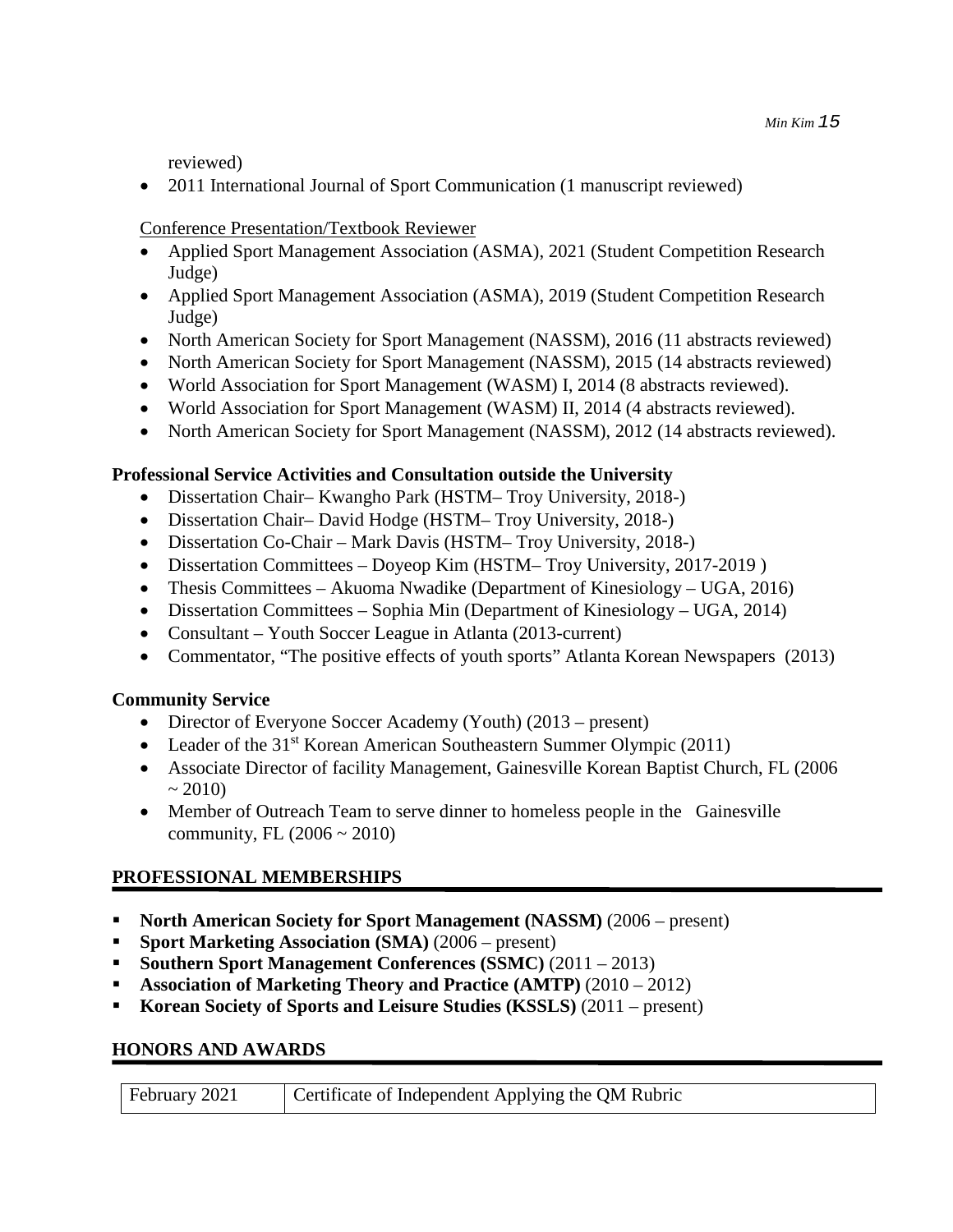| August 2018      | Certificate of Completion- Security Awareness Training                                  |
|------------------|-----------------------------------------------------------------------------------------|
| June 2016        | Student Planning Online Advising and Registration Training                              |
| April 2015       | <b>Creating Media Rich Online Courses</b>                                               |
| April 2015       | <b>Effective Communication with Blackboard Tools</b>                                    |
| August 2014      | What's New in Bb Learn                                                                  |
| August 2014      | Establishing and Fostering Presence in Online Course                                    |
| April 2013       | eColloquium NextGen eLearning: Certificate of Attendance                                |
| May 2012         | eTROY Colloquium: Certificate of Attendance                                             |
| March 2011       | The Best Papers in Track (AMTP)                                                         |
| June 2010        | NASSM Student Research Paper Competition Finalist (\$250)                               |
| November 2008    | Outstanding Student Academic Awards from International Center,<br>University of Florida |
| <b>July 2004</b> | Best Intern Award in World Taekwondo Federation                                         |
| December 2003    | Graduate with Distinction, University of Alabama                                        |
| December 2002    | Dean's List, University of Alabama                                                      |
| 2019             | Faculty Development Foundation, Troy University (\$1200)                                |
| 2018             | Faculty Development Foundation, Troy University (\$1400)                                |
| 2017             | Faculty Development Foundation, Troy University (\$1400)                                |
| 2016             | Faculty Development Foundation, Troy University (\$750)                                 |
| 2014             | Faculty Development Foundation, Troy University (\$1,300)                               |
| 2013             | Faculty Development Foundation, Troy University (\$1,400)                               |
| 2012             | Faculty Development Foundation, Troy University (\$1,400)                               |
| 2012             | Faculty Development Foundation, Troy University (\$450)                                 |
| 2011             | Faculty Development Foundation, Troy University (\$1,500)                               |
| 2010             | Faculty Development Foundation, Troy University (\$1,000)                               |
| 2010             | Travel grant for NASSM Conference, University of Florid (\$300)                         |
| 2010             | Travel grant for Southern District AAHPERD, University of Florid (\$300)                |
| 2009             | Travel grant for NASSM Conference, University of Florida (\$600)                        |
| 2008             | Travel grant for SEVI Conference, University of Florida (\$300)                         |
| 2007             | Travel grant for ICSEB Conference, University of Florida (\$250)                        |
| 2007             | Travel grant for NASSM Conference, University of Florida (\$250)                        |